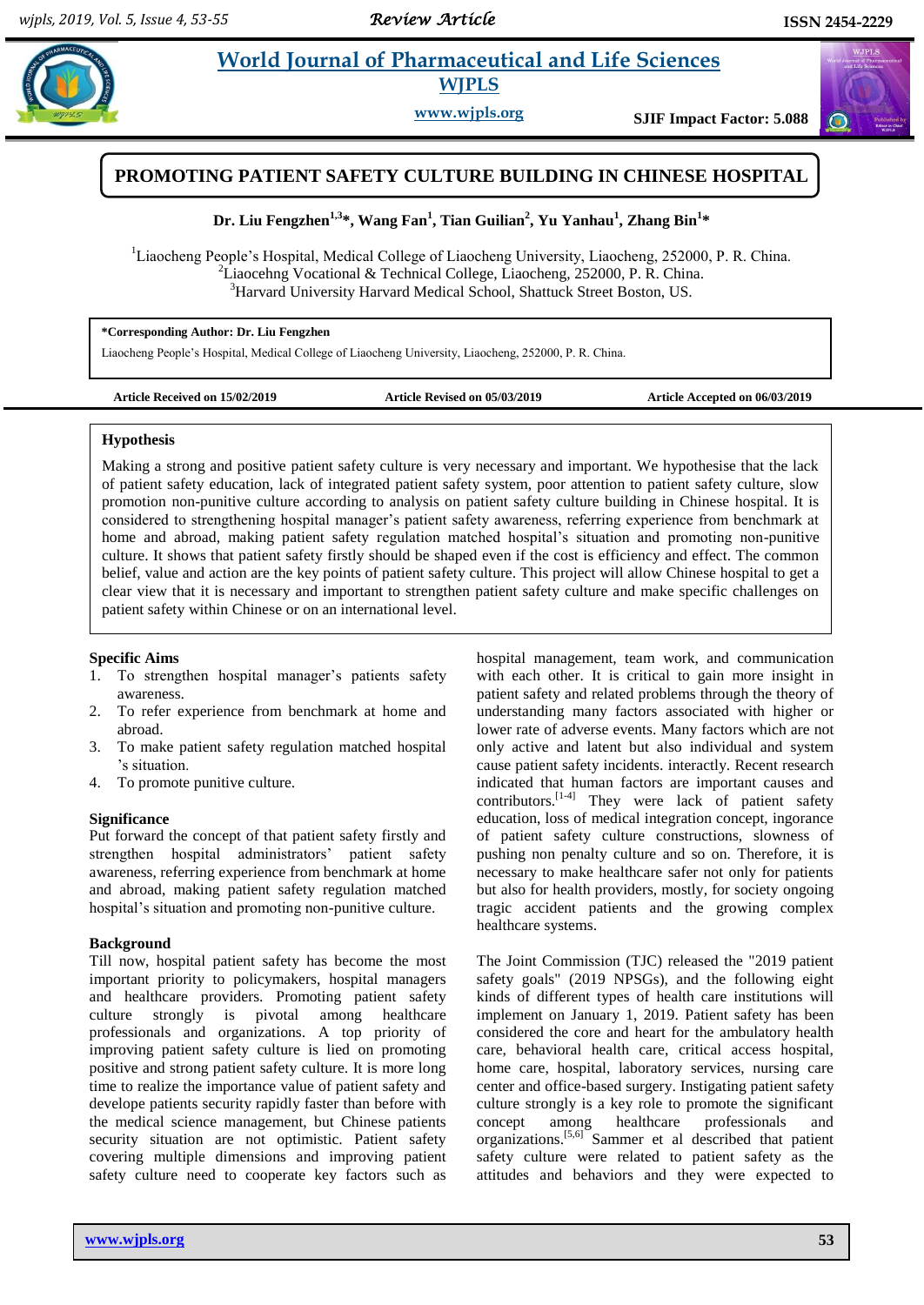promote patient safety appropriately.<sup>[7,8]</sup> It is commonly accepted in healthcare considering safety culture as an important initiative to improve patient safety.

Although in recent years, the wealth of evidence published many papers and reports on patient safety culture, there are limited literatures on improving patient safety in China.

#### **Anticipated Results**

- 1. Improve the enlightenment and promotion of patient safety culture.
- 2. Lead the hospital medical healing, teaching, science research, management and promote the development of hospital comprehensive culture management.
- 3. Practice the idea of humanistic service and humanistic management, improve the patient's degree of meaning, staff's degree of loyalty honesty and love happy feeling.
- 4. Form the atmosphere of work association and construction humanities hospital, line patient safety culture.

### **Limitations**

As we all know, it is only the first step to build patient safety culture in a long process of improvement hospital's culture. Promoting patient safety culture building in Chinese hospital is on the way.

### **Implementation Plan and Timeline**

It is the first step to assess the healthcare organization's patient safety culture to promote patient safety culture building Chinese hospital. The survey targeted selected hospital staff are as follows. They are clinical and nonclinical staff, dietary and radiology staff, pharmacy and laboratory staff, and hospital managers.<sup>[9-12]</sup> So we strive to do patient safety management with no death angle.

- 1. Improving hospital environment safety, promoting no obstacle hospital construction, leveling transformation process and docking seamlessly medical technology departments with the help of auxiliary check, creating a safe, orderly, smooth, clean and tidy environment, improving the medical service level. Improving service image, warmhearted and being care for patients, respecting patient privacy, carrying out "quality service window" activities.
- 2. Promoting punished medical reports and positive intervention therapy adverse events, discussing and rectifying reoperations without plans, implementing patient identification and surgical safety full verification work and strict implementation of medical equipment and drugs and safe use of products.
- 3. Perfecting handover the work of different departments staff, accurately delivering patient important required information, constructing patient safety information system.
- 4. Formulating plans for dealing with public emergencies, preventing and controlling nosocomial infection, focusing on services staff safety education, gradually exploring patient involvement of personnel safety work way and content. It is of great concern to invest in management practices that strengthen patient safety when hospitals plan to improve overall performance and services qualities.
- 5. Integrating into educational programs on patient safety. Hospital patient safety culture is the foundation of hospital safety culture construction. Promoting, [popularizing, w](file:///C:/Documents%20and%20Settings/Administrator/Local%20Settings/Application%20Data/youdao/dict/Application/6.3.69.8341/resultui/frame/javascript:void(0);)arning educating patient safety awareness. Health professionals should need continuing education and organizational supports.
- 6. Only when the concept of patient safety culture is truly put to the ground and taken root, comprehensively coveraging and delivering each employee, closely related to all employees job responsibilities, it can form hospital unique culture and spirit and strong inheritance to carry forward.

## **ACKNOWLEDGEMENTS**

I would like to thank Mr. Bin Zhang and Miss Samantha Soto for their supports.

### **REFERENCE**

- 1. West CP, Huschka MM, Novotny PJ, Sloan JA, Kolars JC, Habermann TM, et al. Association of perceived medical errors with resident distress and empathy: A prospective longitudinal study. Journal of the American Medical Association, 2006; 296(9): 1071.
- 2. Tanaka M, Tanaka K, Takano T, Kato N, Watanabe M, Miyaoka H. Analysis of risk of medical errors using structural-equation modelling: A 6-month prospective cohort study. BMJ Quality and Safety, 2012; 21(9): 784.
- 3. Saleh AM, Awadalla NJ, El-masri YM, Sleem WF. Impacts of nurses' circadian rhythm sleep disorders, fatigue, and depression on medication administration errors. Egyptian Journal of Chest Diseases and Tuberculosis, 2014; 63(1): 145.
- 4. Shahenaz Najjar, Nashat Nafouri, Kris Vanhaecht, Martin Euwema. The relationship between patient safety culture and adverse events: a study in palestinian hospitals. Safety in Health, 2015; 1: 16.
- 5. Deilkas E, Hofoss D: Psychometric properties of the Norwegian version of the Safety Attitudes Questionnaire (SAQ), generic version (short form 2006). BMC Health Serv Res, 2009; 8.
- 6. Smits M, Wagner C, Spreeuwenberg P, Wal G, Groenewegen PP: Measuring patient safety culture: an assessment of the clustering of responses at unit level and hospital level. Qual Saf Health Care, 2009; 18: 292.
- 7. Agency for Healthcare Research and Quality. (n.d.). Retrieved from http:// www.ahrq.gov/professionals/ quality-patient-safety/patientsafetyculture/ hospital/ index.html).